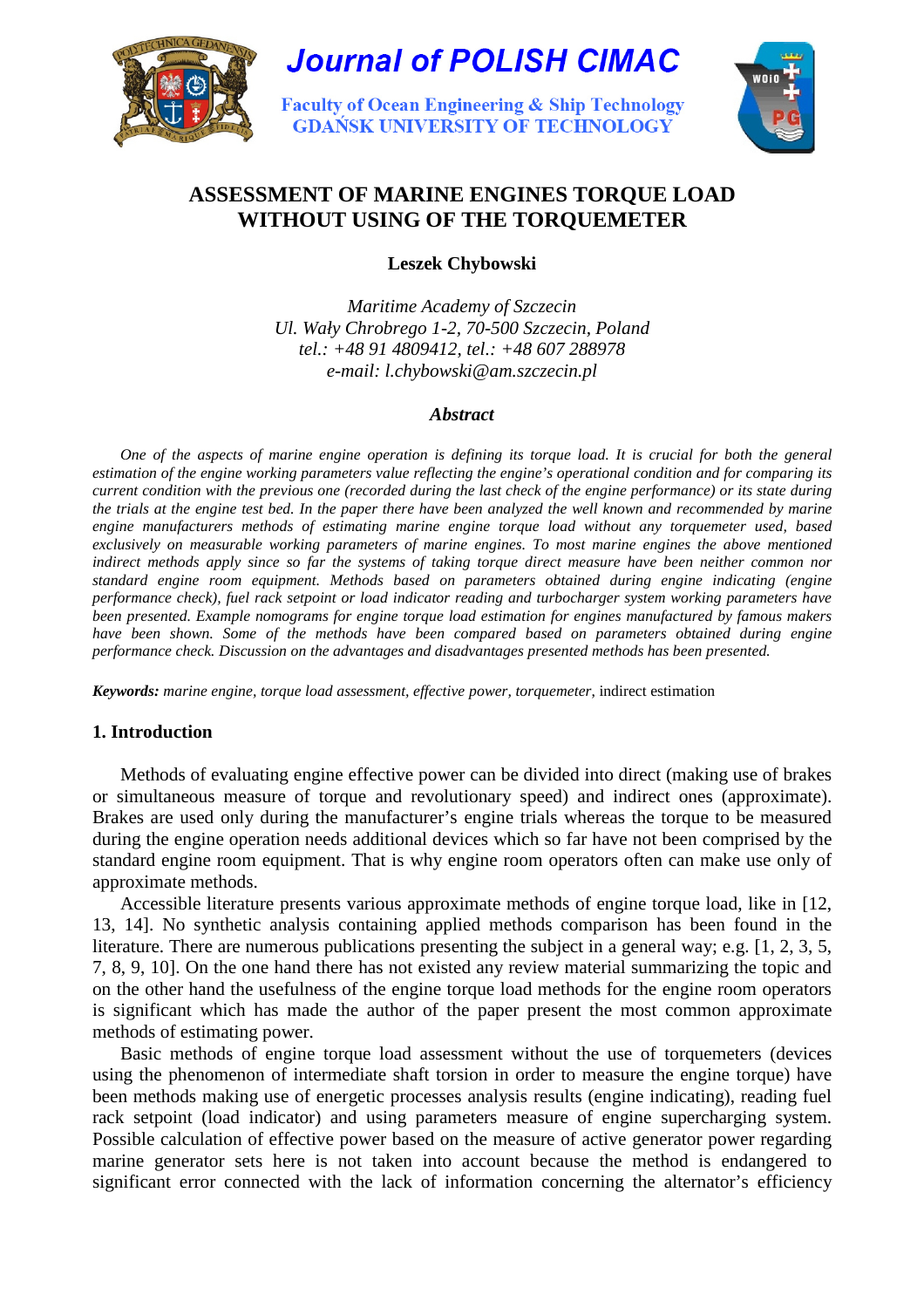(greatly affected by the loads). Furthermore, in the paper a short characteristic of each of the methods together with selected examples have been presented.

### **2. Load estimation based on engine indicating results**

One of more frequently applied methods of defining engine effective power  $P_e$  without the use of torquemeter is evaluation based on the results of engine indicating (determined indicated power *Pi*) [3, 4, 7, 11]. There is a relation between effective and indicated power:

$$
P_e = P_i - P_r \quad \text{[W]},\tag{1}
$$

where:

 $P_r$  – the stream of energy used to overcome friction resistance and for suspended mechanisms drive/propulsion [W].

Indicated power is the power output of the engine working spaces (of all particular cylinders) in certain established environment. For one cylinder it is:

$$
P_{1i} = C_1 p_i n \quad \text{[W]},\tag{2}
$$

where:

 $C_1$  – the cylinder constant taking into consideration the piston area, its stroke and number of ignitions assigned for one crank shaft revolution [m<sup>3</sup>],

 $P_i$  – mean indicated pressure [Pa],

 $n$  – speed of the crank shaft  $[s^{-1}]$ .

The indicated power of a *k*-cylinder engine is calculated as a sum of particular cylinders indicated power. Using the results based on indicating values of mean indicated pressures *pi* or particular cylinders indicating power it is possible to determine mean effective pressure *pe* or effective power  $P_e$  according to the relationships:

$$
p_e = \eta_m p_i \text{[Pa]},\tag{3}
$$

$$
P_e = \eta_m P_i \text{[W]},\tag{4}
$$

where:

 $\eta_m$  – engine mechanical efficiency [-].

 Having the results of indicating the engine and possessing the knowledge of engine mechanical efficiency it is possible to evaluate the effective power of the engine. It is so much the simpler that nowadays vessels are equipped with modern marine engine control indicating systems. The systems make use of computer programs supporting working out, archiving, visualization and comparing the results of indicating with the standard (reference) state .

 They often make other functions accessible which with the knowledge of the engine mechanical efficiency run in the function of load indicator or the engine rotating speed allow to estimate the engine effective power. For example the electronic cylinder pressure measuring system *Premet* [15] allows estimating the load with the use of formerly introduced data concerning the engine mechanical efficiency plot in the function of the engine load indicator (Fig. 1).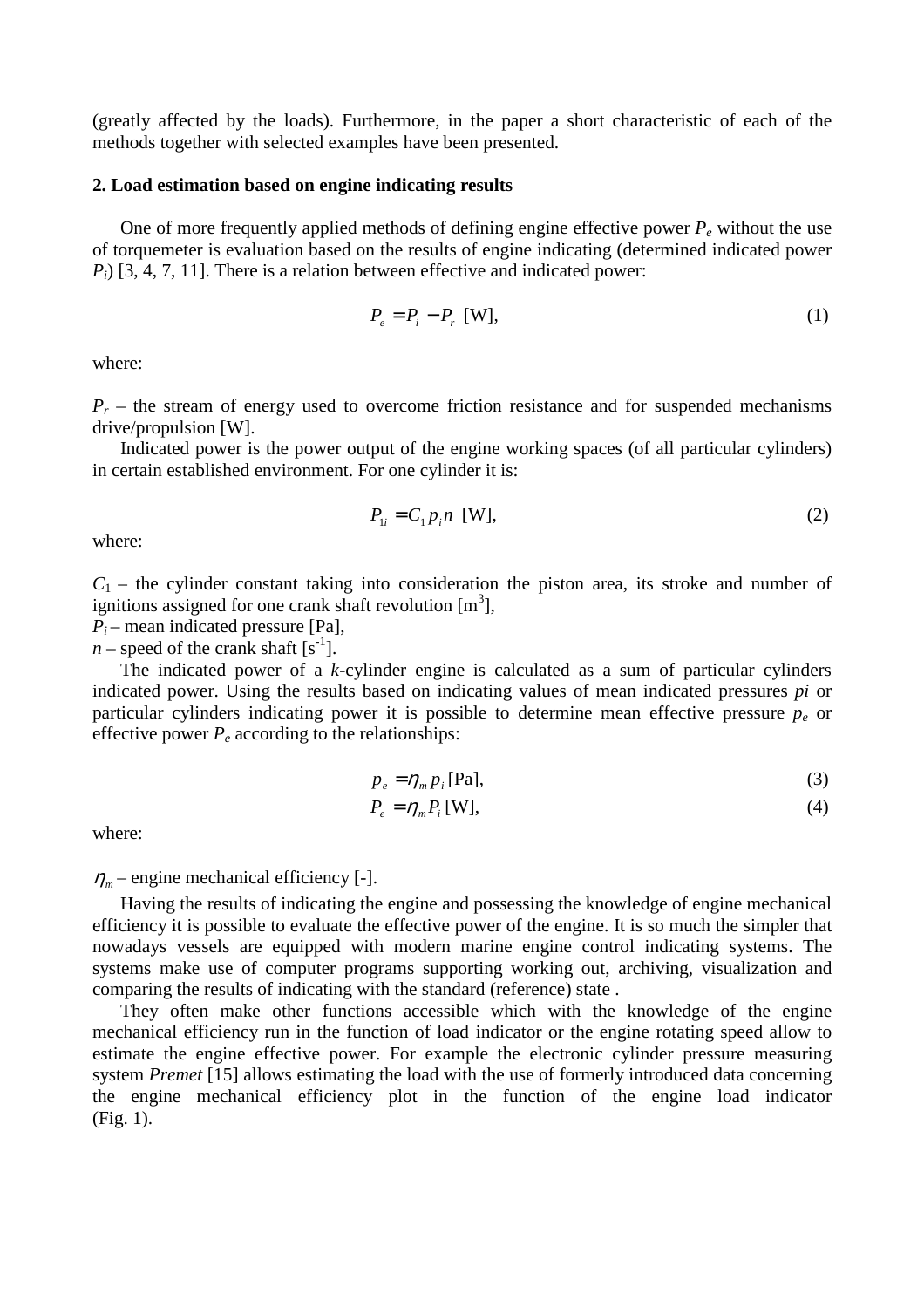| General            | <b>Mechanics</b><br>Firingorder                                  | <b>Measuring parameters</b>                  | Scaling           |
|--------------------|------------------------------------------------------------------|----------------------------------------------|-------------------|
| Add. data setup    | <b>Fast Performance View</b>                                     | Perform. Diagram                             | <b>Efficiency</b> |
| <b>Engine Load</b> | Specify mechanical efficiency of the engine:<br>mech. efficiency | 100<br>98                                    |                   |
| $\frac{9}{2}$      | 骺                                                                | 96                                           |                   |
| 25                 | 85.0                                                             | 94<br>92                                     |                   |
| 50                 | 89.4                                                             | 90                                           |                   |
| 75                 | 92.7                                                             | 88                                           |                   |
| 85                 | 93.4                                                             | mech. Efficiency [%]<br>86                   |                   |
| 90                 | 94.0                                                             | 84                                           |                   |
| 100                | 94.5                                                             | 82                                           |                   |
| 110                | 95.0                                                             | 80<br>20 <sub>2</sub><br>80<br>60<br>40<br>O | 100               |
|                    |                                                                  | Engine load [%]                              |                   |
|                    |                                                                  |                                              |                   |
|                    |                                                                  |                                              |                   |
|                    |                                                                  |                                              |                   |
|                    |                                                                  |                                              |                   |

*Fig. 1.Bookmark of defining the engine mechanical efficiency plot in the function of load indicator in the setup window of the computer program operating Premet system* 

Knowing the mean indicated pressure and the pressure of engine friction loss it is possible to assess the mean effective pressure. Assuming the mean pressure of engine friction loss  $C_2$  as equal to  $10<sup>5</sup>$  Pa (1 bar) [12, 13] in a low speed two stroke engine based on an operational experience of *MAN B&W* the mean effective pressure can be determined in relation to:

$$
p_e = p_i - C_2 = p_i - 10^5
$$
 [Pa]. (5)

Due to the estimation approximate torque value  $T$  and effective power  $P_e$  can be calculated in relation to the following:

$$
T = C_1 p_e \text{ [Nm]},\tag{6}
$$

$$
P_e = C_1 p_e n \text{ [W]}.
$$
\n<sup>(7)</sup>

In order to assess the possibilities of using indirect methods of defining the engine torque load it is necessary to compare the estimated values with the exact measures obtained by means of the torquemeter. This is possible only on ships with proper measuring devices. Table 1 presents the examples of power assessments with reference to (5) and (7) compared with the power estimated on the basis of the engine rotating speed and torque measured with a torquemeter. The comparison was carried out due to the results obtained from the 6 consecutive *MAN B&W 7K80 MC-C* engine performance checks. Particular data series have been arranged according to the growing value of the average (from all cylinders) mean indicating pressure.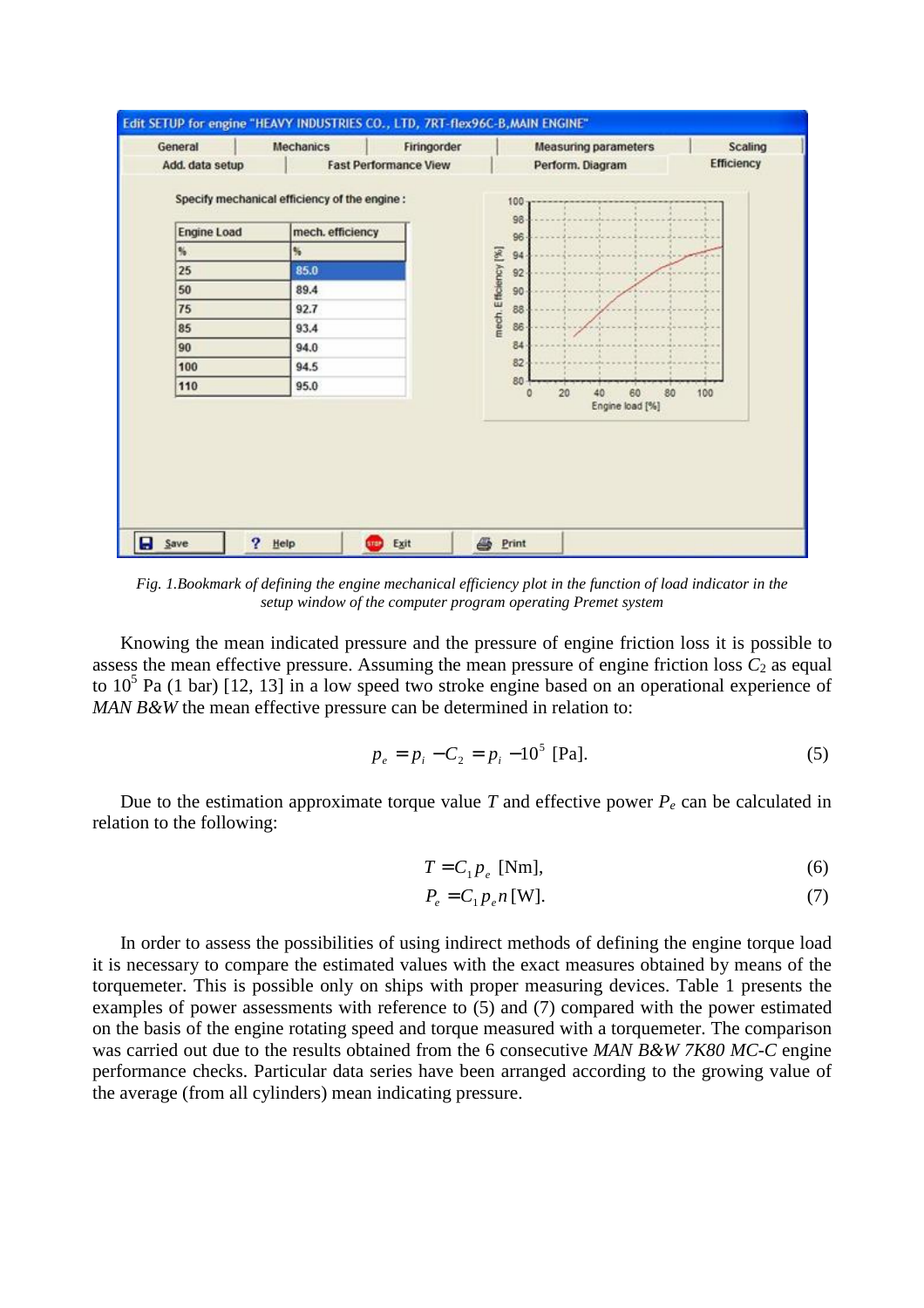| Average mean | Average mean       | Engine    | Effective power   | Effective      | $P_{e1}$         |
|--------------|--------------------|-----------|-------------------|----------------|------------------|
| indicator    | effective pressure | rotating  | determined due to | power          | $-P_{e2}$<br>100 |
| pressure     | based on formula   | speed     | the use of a      | determined on  | $P_{e2}$         |
| $p_i$ [MPa]  | $(5) p_e$ [MPa]    | $n$ [rpm] | torquemeter       | the basis of   | [%]              |
|              |                    |           | $P_{e1}$ [kW]     | formulas $(5)$ |                  |
|              |                    |           |                   | and $(7)$      |                  |
|              |                    |           |                   | $P_{e2}$ [kW]  |                  |
| 1,57         | 1,47               | 102,1     | 20842             | 20243          | 2,87             |
| 1,61         | 1,51               | 101,0     | 20800             | 20,569         | 1,11             |
| 1,62         | 1,52               | 101,8     | 20100             | 20,870         | 3,83             |
| 1,64         | 1,54               | 102,0     | 21416             | 21186          | 1,07             |
| 1,69         | 1,59               | 103,0     | 22264             | 22088          | 0,79             |
| 1,72         | 1,62               | 102,1     | 22313             | 22308          | 0,02             |

*Tab. 1. Comparison of MAN B&W 7K80 MC-C engine effective power estimations obtained by means of two selected methods* 

 The above presented results of the comparison prove high exactness of the indirect method based on (5). The percentage of the results discrepancies in this case does not exceed 4%. To a great extend such result is influenced by the torque and rotating speed exact measure as well as upto-date precise system for carrying out engine indicating. High coherence between assessment results and the results obtained by means of the torquemeter probably refers to a certain range of engine loads close to the rated load. The presented measures were achieved in the conditions in which engine performance should be checked, that is adequately high torque load (70-80%). Error increase of effective power estimation for working at partial load does not diminish the possibility of the method application since it is usually applied during regular operation (operational load), not during a ship's maneuvering.

#### **3. Load assessment based on the fuel rack setpoint**

One of the groups of marine engines features are speed characteristics at the same/constant fuel dose. For the engine work the most important characteristic is the rated power characteristic which is done for the constant fuel dose setting corresponding with the rated power and rotary speed. Engine effective efficiency in the tested range of rotary speeds is often assumed to be constant (so called theoretical characteristic). The example of such characteristics presenting power and torque in the function of rotary speed has been shown in Fig. 2.

Change of power for certain rotary speed of an engine is possible only due to a fuel dose change [7, 10].Engine effective power at its constant effective efficiency assumed can be presented as follows:

$$
P = C_3 g_w n \text{[W]},\tag{8}
$$

where:

 $C_3 = zW\eta_e$  – constant value [J/kg], *z –* number of ignitions inside the cylinder per one crank shaft revolution [-],  $W$  – lower heating value of the fuel [J/kg],  $\eta_e$  – rated effective efficiency [-], *w g –* fuel dose per one working cycle [kg],

 $n$  – engine rotary speed [s<sup>-1</sup>].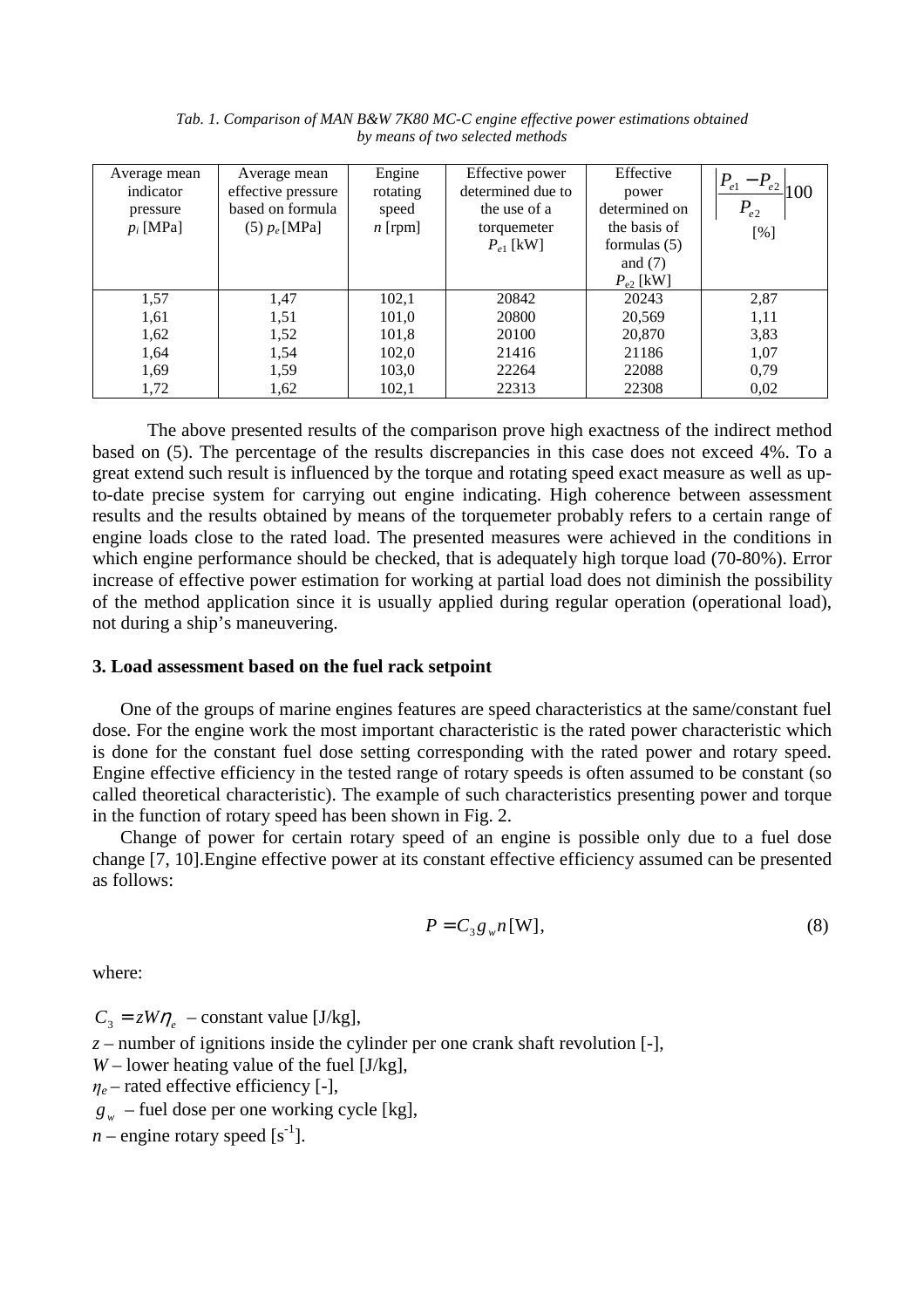

*Fig. 2. An example of theoretical characteristics at the constant fuel dose in torque T and effective power P system in the function of rotary speed n for two various fuel doses*  $g_w > g_w$ 

Actually the engine effective efficiency is not constant so the power *P*, torque *T* and other working parameters of the engine depend not only upon the fuel dose but also upon the efficiency of energy conversion [5, 7, 10]. Effective efficiency is not constant and varies within the whole range of the engine operational rotary speeds. In Fig. 3 an example of actual characteristics of outside power and torque in the function of rotary speed have been presented.

Taking into account variable value of effective efficiency formula (8) has the following shape:

$$
P = C_4 \eta_{e2} g_w n \text{ [W]},\tag{9}
$$

where:

 $\eta_{e2}$  – effective efficiency (affected by rotary speed and the load) [-], 3 4 *e C C* η  $=\frac{36}{10}$  – constant value[J/kg].



*Fig . 3. Real characteristic of a constant fuel dose in power and torque system in the function of the engine rotary speed* 

In a considerable range of rotary speeds characteristics may be considered to be linear; thus the assumption of the engine constant efficiency value and the use of information concerning the fuel dose value is usually to be read in relative units as the fuel rack setpoints read from the load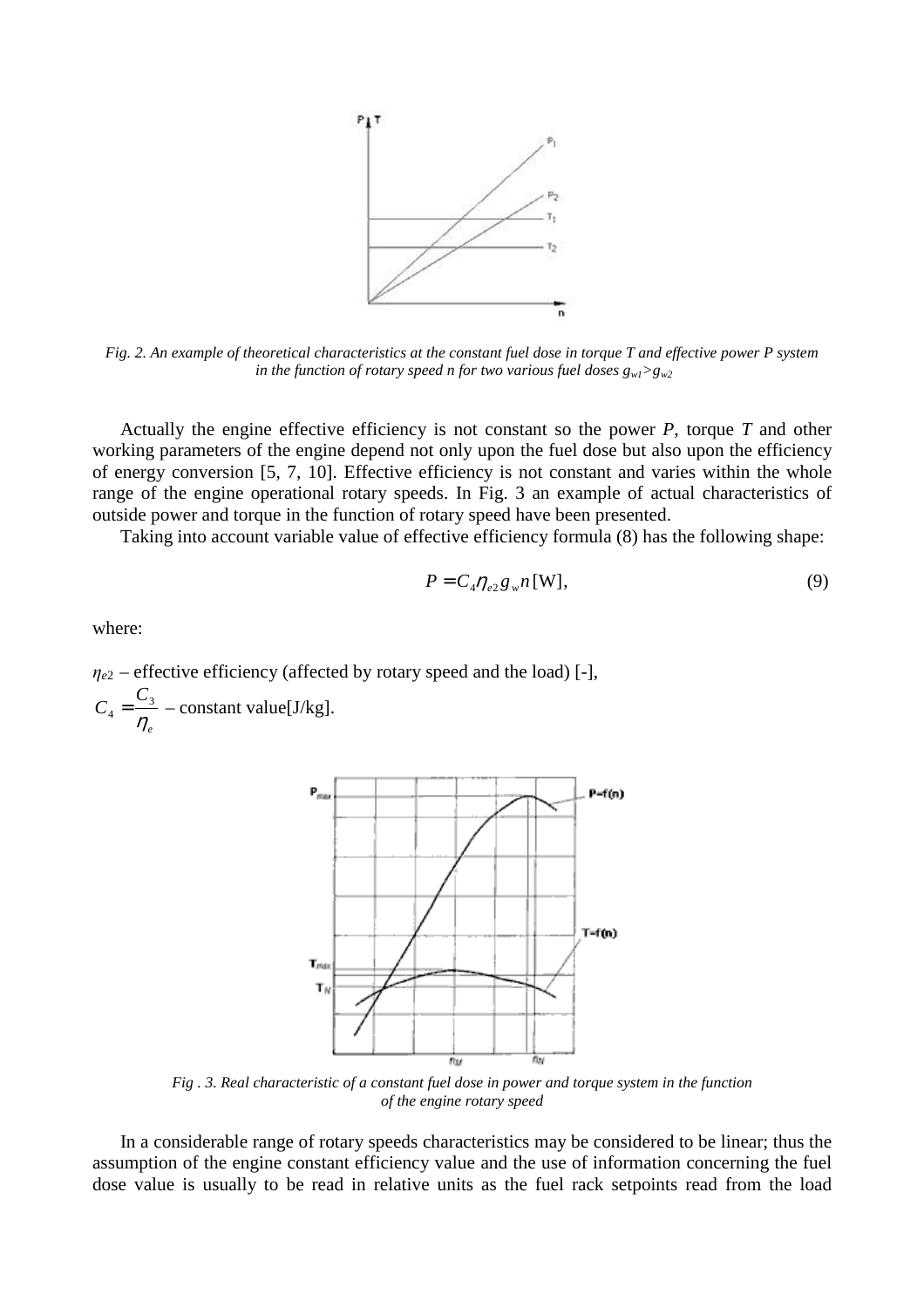indicator or by means of each pump reading the positions of fuel racks in millimeters a defining the mean value. In case of the main propulsion engines the reading may cause problems in bad hydro-meteorological conditions.

The fuel pump capacity *h* is usually read from the indicator fixed at the terminal shaft of governor or fuel pumps actuator, load indicator on the governor or it may be a remotely reading system with the use of selsyns from the indicator located in the Engine Control Room. Indications of the load indicator are usually given in percentage of the maximum fuel dose value of the fuel settings (scale 0-100%) or relative units in respect to maximum fuel dose (scale 1-10). When comparing various states of engine loads it is recommended to always apply the same way of engine load evaluation.

The torque developed by the engine depends upon fuel dose (9). In order to relate current pump settings to the setting values obtained during the trials at the engine test bench, correction of the current load indicator value to the values obtained during the trials at the engine test bench *hham* is based on the formula [12]:

$$
h_{ham} = \frac{h W_{ham}}{W} \left[ \% \right],\tag{10}
$$

where :

 $h$  – current load grade [%],

 $W$  – lower heating value of the currently used fuel [J/kg],

*W<sub>ham</sub>* – lower heating value of the fuel used during trials at the engine test bench [J/kg].

Correction of the current load indicator value may also include current fuel density  $\rho$  [kg/m<sup>3</sup>] and the density of the fuel used during trials at the engine test bench  $\rho_{ham}$  [kg/m<sup>3</sup>] – then the shape of the relationship is the following:

$$
h_{ham} = h \cdot \frac{\rho_{ham} W_{ham}}{\rho W} \left[ \% \right]. \tag{11}
$$

Marine engine manufacturers provide engine test bench trial reports as a part of documentation also containing fuel grades of the fuel used during delivery trials which makes corrections of current load indication to the environment during the trials possible. The obtained value of the corrected load indication allows for the assessment of the engine current mechanical load*.*. The well known marine engine manufacturers *Wartsila* and *MAN B&W* provide their customers with nomograms allowing for approximate assessment of the power developed by the engine. Fig 4 presents an example of such a nomograms provided by *MAN B&W* allowing for approximate assessment of mechanical load based on fuel pump setting [13].

For a corrected value of load indicator the point of the crossing defined by the load indication value and the engine test bench trials curve is read. Next we read the estimated value of the average mean effective pressure which is directly proportional to the engine torque. Then from the bottom nomogram it is read the value of the effective power specified by values of the determined average mean effective pressure and the line representing current rotary speed of the engine. On the nomograms power is expressed in brake horse power (BHP), engine speed in revolutions per minute (RPM) and mean effective pressure in bar since these are units commonly used in marine engines operating practice.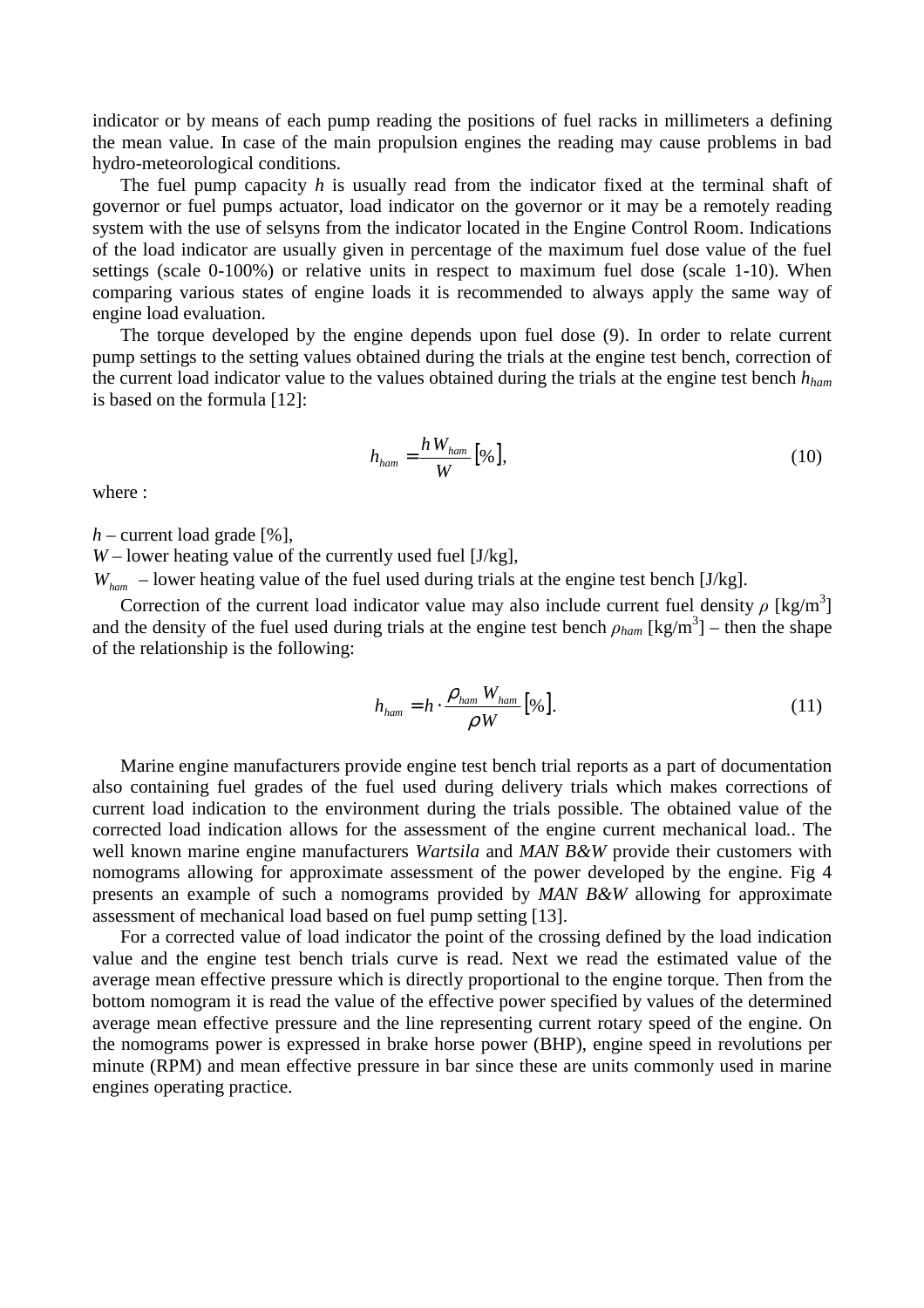

*Fig. 4. The way of effective power Pe estimaton based on the load indicator value L and the rotary speed of n of MAN B&W 7L60MC engine [13]* 

Actually, the load indication value is affected not only by the fuel specific energy but also by other fuel properties. Lower viscosity grade shall lead to bigger leaks of fuel pumps and this shall call for increased fuel dose in order to inject the same volume of fuel. Apart from that the value of fuel dose setting shall be affected by all factors varying fuel consumption like: outside conditions, maximum combustion pressure [9,13, 14]. Thus, the varying conditions during the load assessment process in relation to the conditions at the engine test bench should be taken into account.

*Wartsila* company suggests a different way of assessing the engine effective power. The power value corresponds to the indication which is a product of load indicator *h* (directly proportional to the fuel dose *gw*) and the rotary speed according to (9). Fig. 5 [14] shows an example of *Wartsila 7RT-flex 97C-B* engine diagram. Power here is also expressed in BHP and engine speed in RPM.

The comparison of approximate methods is relatively difficult due to the lack of particular parameter values for the same load states, especially when there is no exact information about actual torque load of the engine (specified by means of a torquemeter). However, the comparison of power estimations with the use of indirect methods for various fuel rack setpoints allows evaluating the tendency of changes in value differences obtained by means of various methods and the value of the differences. Table 2 presents the comparison of power estimations for which the relationship (4) and the method of nomogram presented in Fig. 5 have been used. The comparisons have been done for *Hyundai 7 RT-flex 96C-B* type of engine.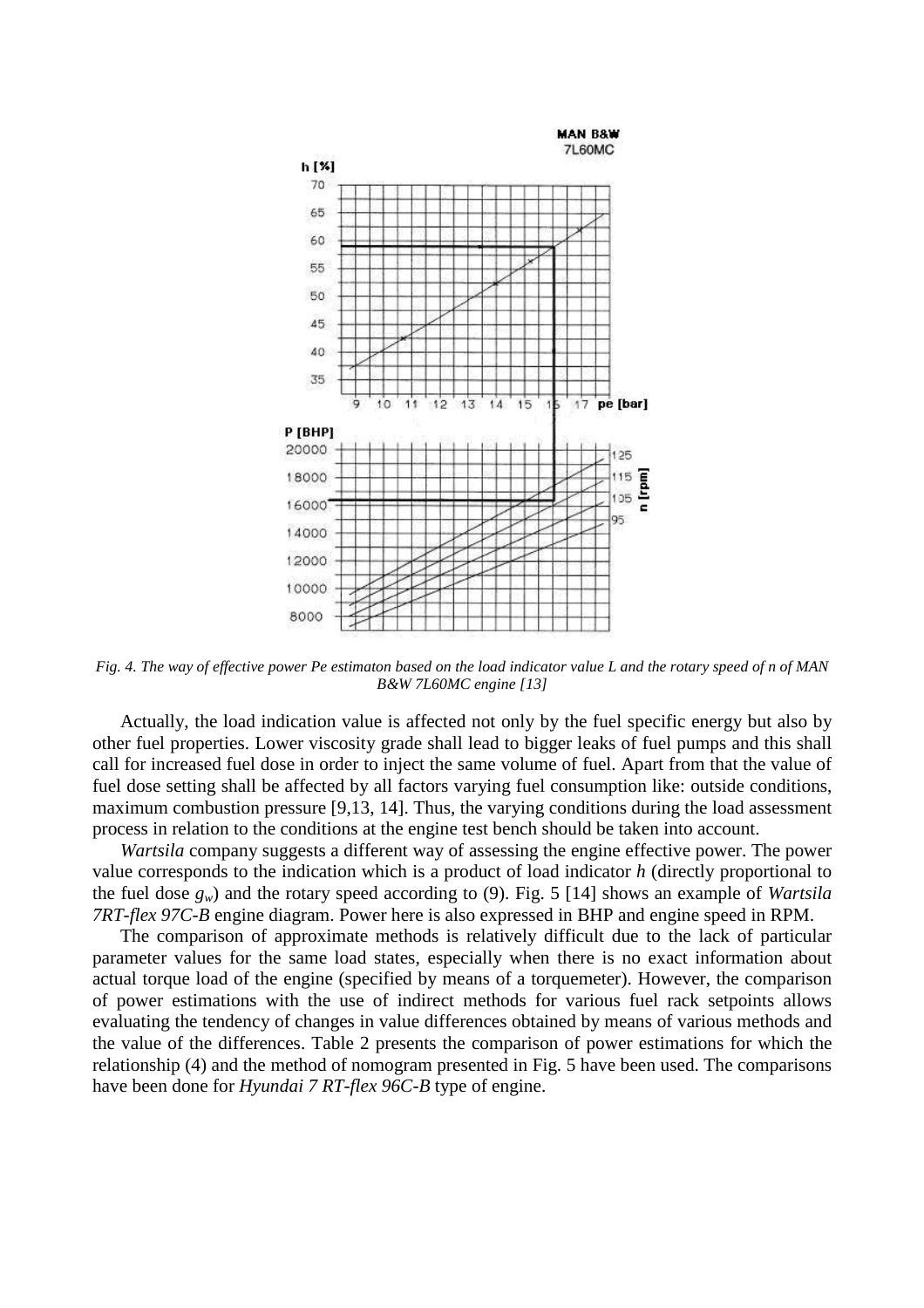

Fig. 5. The way of assessing effective power  $P_e$  based on load indication value h and rotary speed n for Wartsila 7RT*flex 97C-B engine [14]* 

The estimations have been carried out due to periodical reports of performance checks of a real working engine. The necessity for simultaneous register of numerous parameters, which is actually impossible because in real working conditions the parameters undergo continuous changes, makes the comparison of presented methods difficult. Another calculating error arises due to errors of measuring tools and possible reading errors concerning mainly some mean values (e.g. load indicator).

| Load<br>indicator<br>[%] | Rotary<br>speed<br>[rpm] | Power determined on the<br>basis of indicating results<br>from the relationship | Power determined on the<br>basis of nomogram presented<br>in Fig. 5: $P_{e2}$ [BHP] | $P_{e1}$<br>$-P_{e_{2}}$<br>$\lceil \% \rceil$<br>$P_{e2}$ |
|--------------------------|--------------------------|---------------------------------------------------------------------------------|-------------------------------------------------------------------------------------|------------------------------------------------------------|
|                          |                          | $(3)$ : $P_{e1}$ [BHP]                                                          |                                                                                     |                                                            |
| 42,8                     | 86                       | 24238                                                                           | 22000                                                                               | 9,23                                                       |
| 47,4                     | 90                       | 25771                                                                           | 26000                                                                               | 0,89                                                       |
| 57,9                     | 97                       | 31458                                                                           | 35000                                                                               | 11,26                                                      |
| 69,3                     | 100                      | 40949                                                                           | 44500                                                                               | 8,67                                                       |
| 83,5                     | 101                      | 45462                                                                           | 52500                                                                               | 15,48                                                      |
| 91,4                     | 108                      | 49800                                                                           | 55000                                                                               | 10,44                                                      |

*Tab. 2. The comparison of power estimations for Hyundai 7 RT-flex 96C-B engine carried out by means of two selected methods* 

The value of discrepancies in power estimations with the use of relationship (3) expressed in percents range within 0,89÷15,48. The differences are relatively small and allow for the conclusion that both methods show approximate exactness of the estimation. The presented results of the estimation need to be considered as initial and depend upon numerous factors. That is why in order to draw detailed conclusions regarding the type of estimation changes in the function of real load, detailed research concerning these aspects should be carried out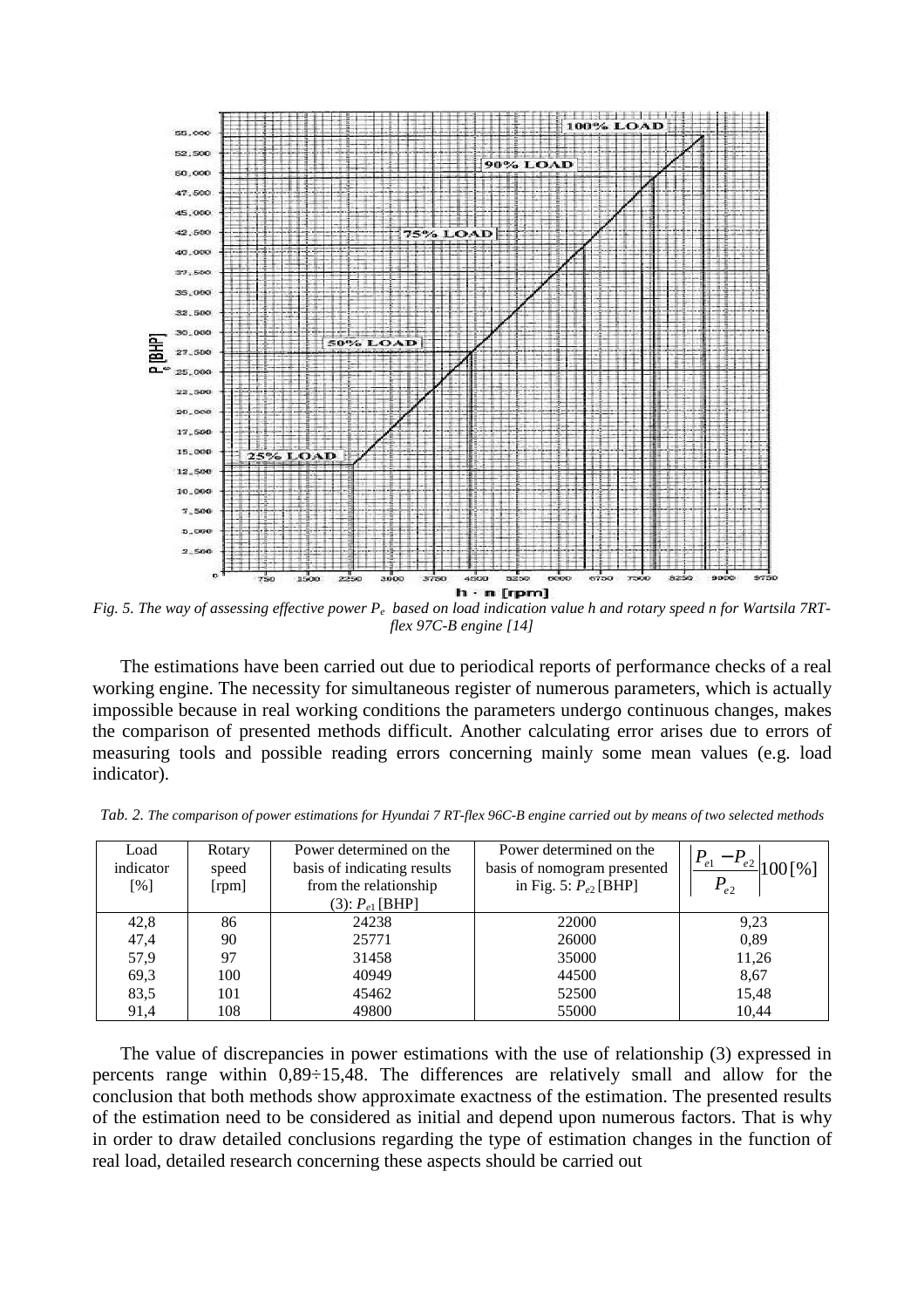#### **4. Engine load estimation based on work charging system parameters**

*MAN B&W* company also recommend the way of effective power estimation based on engine charging system parameters. Fig.6 presents a nomogram used for specifying the effective power based on the turbocharger rotary speed and the charging air temperature after the cooler.



*Fig. 6. The example of effective power estimation based on the turbocharger rotary speed and the charging air temperature and the atmospheric pressure of the MAN B&W 7L60MC engine [13]* 

The values determine the points which together with the engine trials curve the current value of the atmospheric pressure define the value of the engine effective power. The way turns out to be more precise than the formerly presented methods using the load indicator value. [13].

### **5. Final conclusion**

In the paper the basic methods of torque engine load estimation have been presented. In fact for the main propulsion engines more and more often torquemeters have been installed. However, there have still existed many vessels without such equipment. In such cases the above presented methods are applied..

In order to verify the estimation values the methods can be connected, that is used together. Fig.7 presents the comparison of torque estimation run based on fuel rack setpoint and trial scale lines from the engine test bench and the line obtained due to the check indicating results [2]. Operational conditions undergo changes and they are often different from the conditions during the engine test bench [5, 6, 10].

Engine components including fuel pumps undergo wear causing changes of relationships between fuel rack position and the actual instantaneous fuel dose provided by the pump. That is why it is so meaningful to carry out periodical indication for the purpose of methods calibration.

Each of the presented methods has its advantages and disadvantages and a specified range of its application.. To the most universal methods belong the ones making use of indicators and readings of fuel rack setpoint values with the first ones which appear to be the most useful especially when the operator does not possess any engine test bench trial reports.